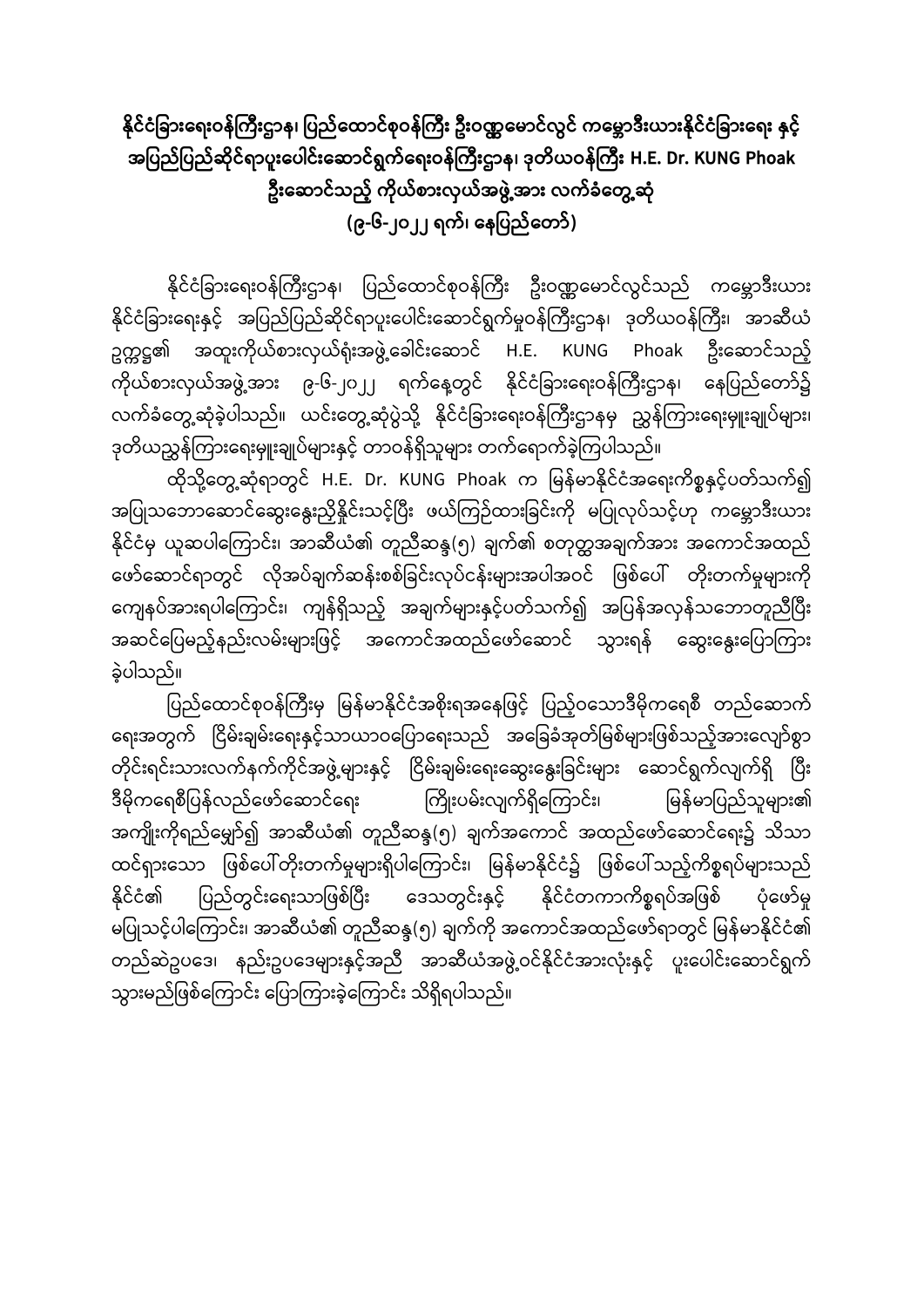## **H.E. U Wunna Maung Lwin , Union Minister for Foreign Affairs receive H.E. Dr. KUNG Phoak, Secretary of State for the Ministry of Foreign Affairs and International Cooperation and Head of the office of the Special Envoy of the ASEAN Chair (9-6-2022, Nay Pyi Taw)**

H.E. U Wunna Maung Lwin, Union Minister for Ministry of Foreign Affairs received the Cambodia Delegation led by H.E. Dr. KUNG Phoak, Secretary of State for the Ministry of Foreign Affairs and International Cooperation and Head of the office of the Special Envoy of the ASEAN Chair on 9 June 2022 at the Ministry of Foreign Affairs in Nay Pyi Taw. The Meeting was attended by Director-General, Deputy Directors-General and officials from Ministry of Foreign Affairs.

H.E. Dr. KUNG Phoak expressed Cambodia's view to have constructive engagement but not isolation on the issues of Myanmar upholding the principle of noninterference in one country's internal affairs. He then mentioned that Cambodia noted with satisfaction on the progress made in implementation of the Point 4 of the Five-Point Consensus including the Joint Needs Assessment. He further exchanged views on ways and means to implement the other points of the Five-Point Consensus in mutually agreeable and confortable manner.

Union Minister explained that Myanmar's Government has been striving to reinstate Democracy including through Peace Negotiation with Ethnic Armed Organizations as Peace and Prosperity are the fundamental steps for building flourishing Democracy. He then informed that Myanmar made significant progress in implementation of the Five-Point Consensus especially in Point 4 aiming for the betterment of Myanmar people. He also reiterated that developments in Myanmar are just the internal affairs of the country and should not be regionalized or internationalized. Moreover, he reaffirmed Myanmar's readiness and willingness to cooperate with each and every ASEAN Member State in the implementation of Five-Point Consensus in line with the existing rules and regulations of the Republic of the Union of Myanmar.